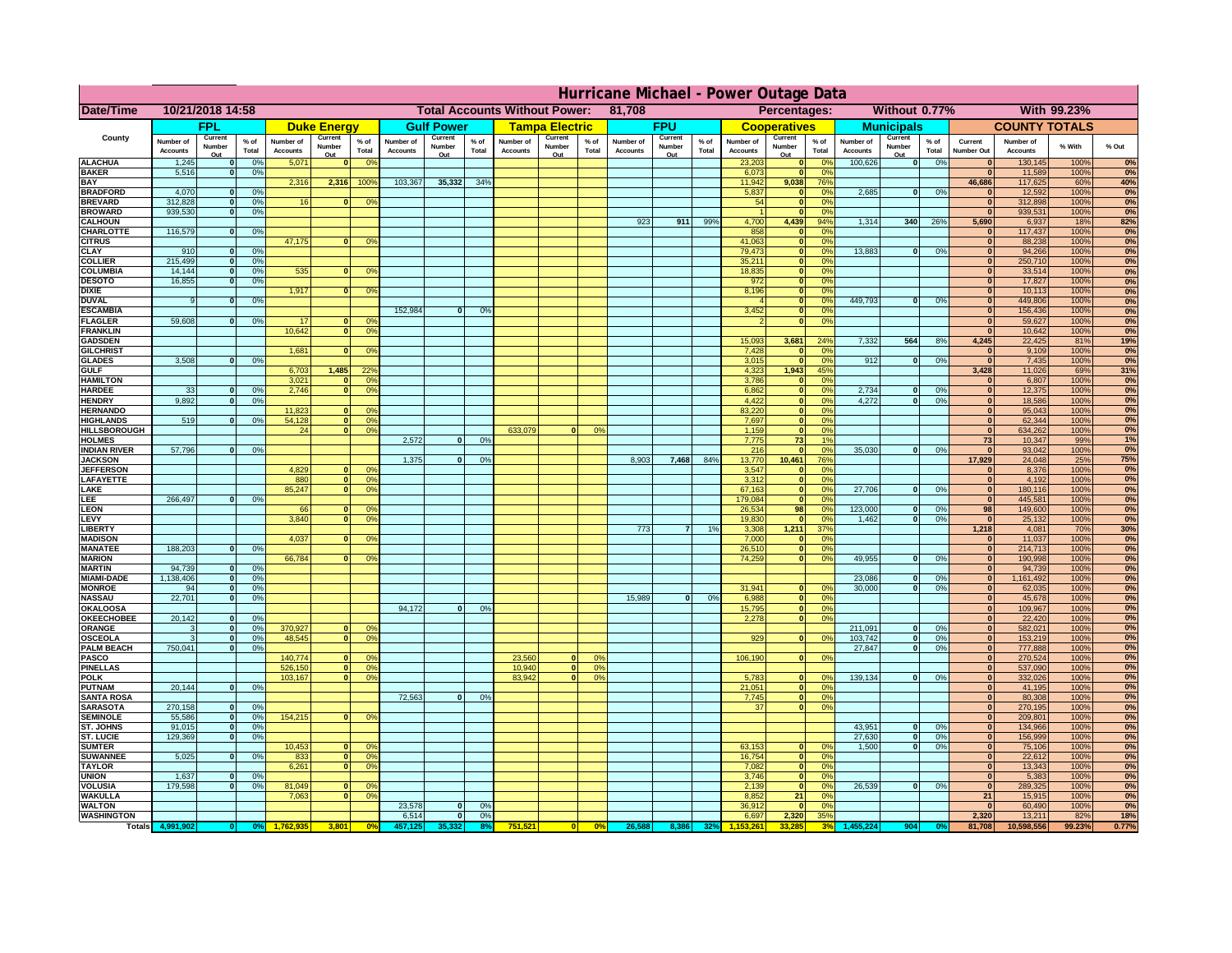# 10/21/2018 2:59 PM Hurricane Michael

| <b>Power Provider</b>                   | <b>County</b>       | <b>Number of Customers</b> | <b>Current Number Out</b> | <b>Outage Percentage</b> | <b>Estimated Restore Time</b> |
|-----------------------------------------|---------------------|----------------------------|---------------------------|--------------------------|-------------------------------|
|                                         |                     |                            |                           |                          |                               |
| <b>Gulf Power Company</b>               | BAY                 | 103,367                    | 35,332                    | 34.18%                   | $>72$                         |
| West Florida Electric Cooperative, Inc. | <b>JACKSON</b>      | 13,723                     | 10,414                    | 75.89%                   | >5 days                       |
| Gulf Coast Electric Cooperative, Inc.   | BAY                 | 11,942                     | 9,038                     | 75.68%                   | >5 days                       |
| Florida Public Utilities Corporation    | <b>JACKSON</b>      | 8,903                      | 7,468                     | 83.88%                   | >5 days                       |
| Talquin Electric Cooperative, Inc.      | <b>GADSDEN</b>      | 15,093                     | 3,681                     | 24.39%                   | 72                            |
| West Florida Electric Cooperative, Inc. | CALHOUN             | 2,852                      | 2,596                     | 91.02%                   | >5 days                       |
| <b>Duke Energy</b>                      | BAY                 | 2,316                      | 2,316                     | 100.00%                  | TBD                           |
|                                         |                     |                            |                           |                          |                               |
| West Florida Electric Cooperative, Inc. | WASHINGTON          | 4,260                      | 1,982                     | 46.53%                   | >5 days                       |
| Gulf Coast Electric Cooperative, Inc.   | <b>GULF</b>         | 4,323                      | 1,943                     | 44.95%                   | >5 days                       |
| Gulf Coast Electric Cooperative, Inc.   | CALHOUN             | 1,848                      | 1,843                     | 99.73%                   | >5 days                       |
| <b>Duke Energy</b>                      | <b>GULF</b>         | 6,703                      | 1,485                     | 22.15%                   | <b>TBD</b>                    |
| Talquin Electric Cooperative, Inc.      | <b>LIBERTY</b>      | 3,308                      | 1,211                     | 36.61%                   | >5 days                       |
| Florida Public Utilities Corporation    | CALHOUN             | 923                        | 911                       | 98.70%                   | >5 days                       |
| City of Blountstown                     | CALHOUN             | 1,314                      | 340                       | 25.88%                   | $>72$                         |
|                                         | <b>WASHINGTON</b>   |                            |                           |                          |                               |
| Gulf Coast Electric Cooperative, Inc.   |                     | 2,437                      | 338                       | 13.87%                   | >5 days                       |
| City of Quincy                          | GADSDEN             | 4,768                      | 329                       | 6.90%                    | $>72$                         |
| Chattahoochee Electric                  | GADSDEN             | 1,173                      | 235                       | 20.03%                   | $>72$                         |
| Talquin Electric Cooperative, Inc.      | LEON                | 26,534                     | 98                        | 0.37%                    | 48                            |
| West Florida Electric Cooperative, Inc. | <b>HOLMES</b>       | 7,482                      | 73                        | 0.98%                    | >5 days                       |
| Gulf Coast Electric Cooperative, Inc.   | <b>JACKSON</b>      | 47                         | 47                        | 100.00%                  | >5 days                       |
| Talquin Electric Cooperative, Inc.      | <b>WAKULLA</b>      | 8,852                      | 21                        | 0.24%                    | 24                            |
|                                         |                     |                            | $\overline{7}$            |                          |                               |
| Florida Public Utilities Corporation    | LIBERTY             | 773                        |                           | 0.91%                    | >5 days                       |
| Central Florida Electric Cooperative    | <b>ALACHUA</b>      | 875                        | $\pmb{0}$                 | 0.00%                    | <b>TBD</b>                    |
| Central Florida Electric Cooperative    | <b>DIXIE</b>        | 7,595                      | $\mathbf 0$               | 0.00%                    | TBD                           |
| Central Florida Electric Cooperative    | <b>GILCHRIST</b>    | 7,424                      | $\mathbf 0$               | 0.00%                    | Restored                      |
| Central Florida Electric Cooperative    | LAFAYETTE           | 9                          | $\mathbf 0$               | 0.00%                    | TBD                           |
| Central Florida Electric Cooperative    | LEVY                | 17,513                     | $\pmb{0}$                 | 0.00%                    | Restored                      |
| Central Florida Electric Cooperative    | <b>MARION</b>       | 9                          | 0                         | 0.00%                    | TBD                           |
|                                         |                     |                            |                           |                          |                               |
| Choctawhatchee Electric Cooperative     | <b>HOLMES</b>       | 293                        | $\pmb{0}$                 | 0.00%                    | Restored                      |
| Choctawhatchee Electric Cooperative     | <b>OKALOOSA</b>     | 15,795                     | 0                         | 0.00%                    | Restored                      |
| Choctawhatchee Electric Cooperative     | <b>SANTA ROSA</b>   | 201                        | $\mathbf 0$               | 0.00%                    | Restored                      |
| Choctawhatchee Electric Cooperative     | <b>WALTON</b>       | 36,812                     | 0                         | 0.00%                    | Restored                      |
| City of Alachua                         | <b>ALACHUA</b>      | 4,426                      | $\mathbf 0$               | 0.00%                    | <b>TBD</b>                    |
| City of Bartow                          | <b>POLK</b>         | 11,790                     | 0                         | 0.00%                    | TBD                           |
| City of Bushnell                        | <b>SUMTER</b>       | 1,500                      | $\mathbf 0$               | 0.00%                    | <b>TBD</b>                    |
|                                         | <b>HENDRY</b>       |                            | 0                         | 0.00%                    | TBD                           |
| City of Clewiston                       |                     | 4,272                      |                           |                          |                               |
| City of Fort Meade                      | <b>POLK</b>         | 2,379                      | $\mathbf 0$               | 0.00%                    | TBD                           |
| City of Havana                          | GADSDEN             | 1,391                      | $\pmb{0}$                 | 0.00%                    | Restored                      |
| City of Leesburg                        | LAKE                | 22,000                     | $\mathbf 0$               | 0.00%                    | <b>TBD</b>                    |
| City of Moore Haven                     | <b>GLADES</b>       | 912                        | $\pmb{0}$                 | 0.00%                    | TBD                           |
| City of Mount Dora                      | LAKE                | 5,706                      | $\mathbf 0$               | 0.00%                    | TBD                           |
| City of Newberry                        | <b>ALACHUA</b>      | 1,727                      | 0                         | 0.00%                    | TBD                           |
| City of Starke                          | <b>BRADFORD</b>     | 2,685                      | $\pmb{0}$                 | 0.00%                    | TBD                           |
|                                         |                     |                            |                           |                          |                               |
| City of Tallahassee                     | LEON                | 123,000                    | 0                         | 0.00%                    | Restored                      |
| City of Vero Beach                      | <b>INDIAN RIVER</b> | 35,030                     | $\pmb{0}$                 | 0.00%                    | <b>TBD</b>                    |
| City of Wauchula                        | HARDEE              | 2,734                      | 0                         | 0.00%                    | <b>TBD</b>                    |
| City of Williston                       | LEVY                | 1,462                      | $\pmb{0}$                 | 0.00%                    | <b>TBD</b>                    |
| City of Winter Park                     | ORANGE              | 13,941                     | $\mathbf 0$               | 0.00%                    | TBD                           |
| Clay Electric Cooperative               | <b>ALACHUA</b>      | 22,328                     | $\pmb{0}$                 | 0.00%                    | TBD                           |
| Clay Electric Cooperative               |                     |                            |                           |                          | TBD                           |
|                                         | <b>BAKER</b>        | 2,476                      | 0                         | 0.00%                    |                               |
| Clay Electric Cooperative               | <b>BRADFORD</b>     | 5,837                      | $\pmb{0}$                 | 0.00%                    | <b>TBD</b>                    |
| Clay Electric Cooperative               | <b>CLAY</b>         | 79,473                     | 0                         | 0.00%                    | TBD                           |
| Clay Electric Cooperative               | <b>COLUMBIA</b>     | 16,922                     | $\pmb{0}$                 | 0.00%                    | TBD                           |
| Clay Electric Cooperative               | <b>DUVAL</b>        | 4                          | 0                         | 0.00%                    | TBD                           |
| Clay Electric Cooperative               | <b>FLAGLER</b>      | $\overline{2}$             | $\pmb{0}$                 | 0.00%                    | TBD                           |
| Clay Electric Cooperative               | <b>GILCHRIST</b>    | 4                          | 0                         | 0.00%                    | TBD                           |
| Clay Electric Cooperative               | LAKE                | 2,239                      | 0                         | 0.00%                    | <b>TBD</b>                    |
|                                         |                     |                            |                           |                          |                               |
| Clay Electric Cooperative               | LEVY                | 712                        | 0                         | 0.00%                    | TBD                           |
| Clay Electric Cooperative               | <b>MARION</b>       | 16,301                     | $\pmb{0}$                 | 0.00%                    | <b>TBD</b>                    |
| Clay Electric Cooperative               | PUTNAM              | 21,051                     | 0                         | 0.00%                    | TBD                           |
| Clay Electric Cooperative               | SUWANNEE            | 5                          | $\pmb{0}$                 | 0.00%                    | <b>TBD</b>                    |
| Clay Electric Cooperative               | <b>UNION</b>        | 3,746                      | 0                         | 0.00%                    | TBD                           |
| Clay Electric Cooperative               | <b>VOLUSIA</b>      | 2,139                      | $\pmb{0}$                 | 0.00%                    | TBD                           |
|                                         | <b>ALACHUA</b>      | 5,071                      | 0                         | 0.00%                    | Restored                      |
| Duke Energy                             |                     |                            |                           |                          |                               |
| <b>Duke Energy</b>                      | <b>BREVARD</b>      | 16                         | $\pmb{0}$                 | 0.00%                    | Restored                      |
| Duke Energy                             | <b>CITRUS</b>       | 47,175                     | 0                         | 0.00%                    | Restored                      |
| Duke Energy                             | <b>COLUMBIA</b>     | 535                        | $\pmb{0}$                 | 0.00%                    | Restored                      |
| Duke Energy                             | <b>DIXIE</b>        | 1,917                      | 0                         | 0.00%                    | Restored                      |
| <b>Duke Energy</b>                      | <b>FLAGLER</b>      | 17                         | $\pmb{0}$                 | 0.00%                    | Restored                      |
| Duke Energy                             | <b>FRANKLIN</b>     | 10,642                     | 0                         | 0.00%                    | Restored                      |
| <b>Duke Energy</b>                      | <b>GILCHRIST</b>    |                            | $\pmb{0}$                 | 0.00%                    | Restored                      |
|                                         |                     | 1,681                      |                           |                          |                               |
| Duke Energy                             | <b>HAMILTON</b>     | 3,021                      | 0                         | 0.00%                    | Restored                      |
| <b>Duke Energy</b>                      | HARDEE              | 2,746                      | $\mathbf 0$               | 0.00%                    | Restored                      |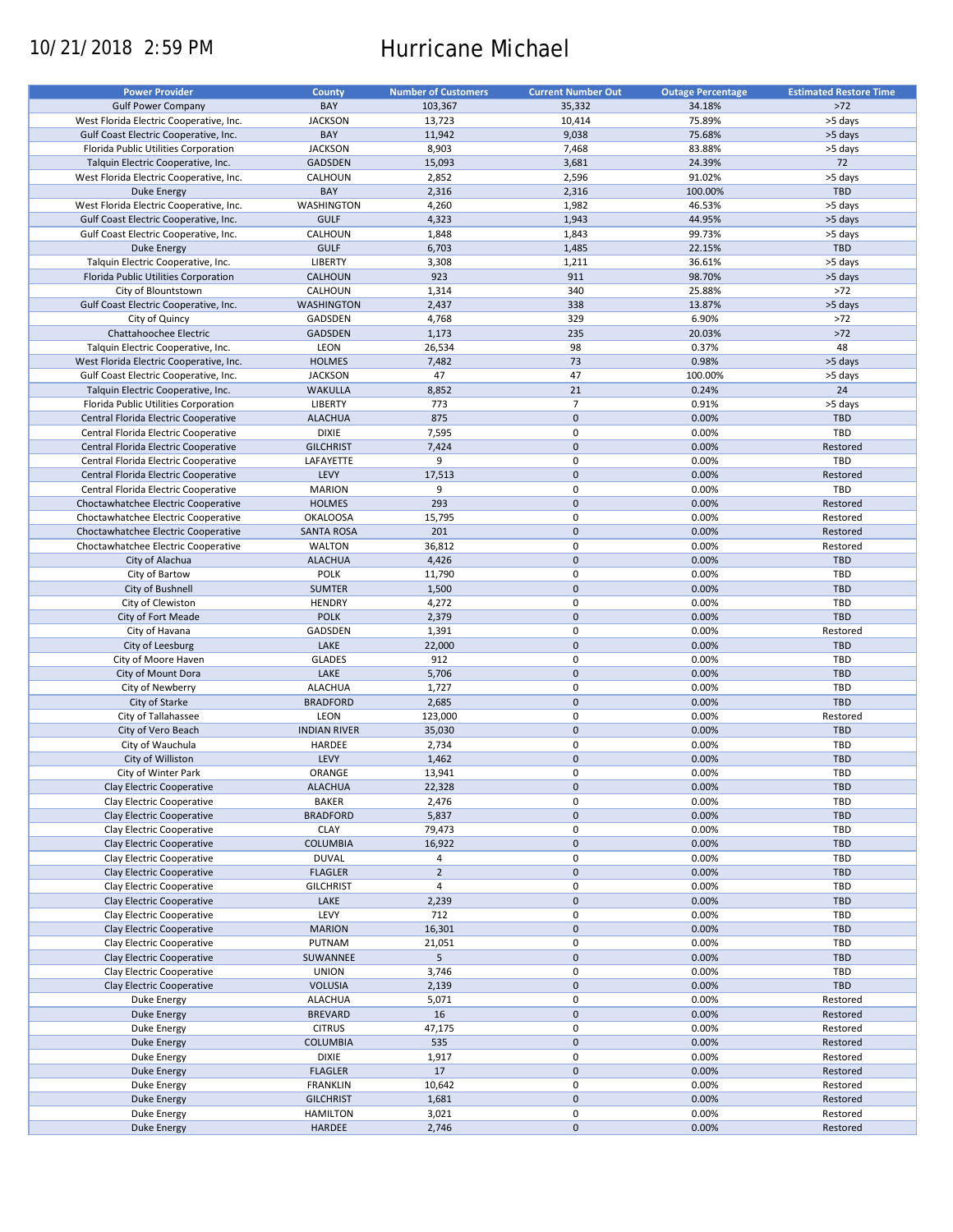### 10/21/2018 2:59 PM Hurricane Michael

| Duke Energy                                        | <b>HERNANDO</b>     | 11,823      | $\pmb{0}$   | 0.00% | Restored   |
|----------------------------------------------------|---------------------|-------------|-------------|-------|------------|
| <b>Duke Energy</b>                                 | <b>HIGHLANDS</b>    | 54,128      | $\mathbf 0$ | 0.00% | Restored   |
|                                                    |                     |             | 0           |       |            |
| Duke Energy                                        | HILLSBOROUGH        | 24          |             | 0.00% | Restored   |
| <b>Duke Energy</b>                                 | <b>JEFFERSON</b>    | 4,829       | $\mathbf 0$ | 0.00% | Restored   |
| Duke Energy                                        | LAFAYETTE           | 880         | 0           | 0.00% | Restored   |
|                                                    |                     |             |             |       |            |
| <b>Duke Energy</b>                                 | LAKE                | 85,247      | $\mathbf 0$ | 0.00% | Restored   |
| Duke Energy                                        | LEON                | 66          | $\mathbf 0$ | 0.00% | Restored   |
| <b>Duke Energy</b>                                 | LEVY                | 3,840       | $\mathbf 0$ | 0.00% | Restored   |
|                                                    |                     |             |             |       |            |
| Duke Energy                                        | <b>MADISON</b>      | 4,037       | 0           | 0.00% | Restored   |
| <b>Duke Energy</b>                                 | <b>MARION</b>       | 66,784      | $\mathbf 0$ | 0.00% | Restored   |
|                                                    |                     |             | $\mathbf 0$ |       |            |
| Duke Energy                                        | ORANGE              | 370,927     |             | 0.00% | Restored   |
| <b>Duke Energy</b>                                 | <b>OSCEOLA</b>      | 48,545      | $\mathbf 0$ | 0.00% | Restored   |
| Duke Energy                                        | PASCO               | 140,774     | 0           | 0.00% | Restored   |
|                                                    |                     |             |             |       |            |
| Duke Energy                                        | <b>PINELLAS</b>     | 526,150     | $\mathbf 0$ | 0.00% | Restored   |
| Duke Energy                                        | <b>POLK</b>         | 103,167     | 0           | 0.00% | Restored   |
| <b>Duke Energy</b>                                 | SEMINOLE            | 154,215     | $\mathbf 0$ | 0.00% | Restored   |
|                                                    |                     |             |             |       |            |
| Duke Energy                                        | SUMTER              | 10,453      | 0           | 0.00% | Restored   |
| <b>Duke Energy</b>                                 | SUWANNEE            | 833         | $\mathbf 0$ | 0.00% | Restored   |
|                                                    |                     |             | $\pmb{0}$   |       |            |
| Duke Energy                                        | <b>TAYLOR</b>       | 6,261       |             | 0.00% | Restored   |
| <b>Duke Energy</b>                                 | <b>VOLUSIA</b>      | 81,049      | $\mathbf 0$ | 0.00% | Restored   |
| Duke Energy                                        | WAKULLA             | 7,063       | $\pmb{0}$   | 0.00% | Restored   |
|                                                    |                     |             |             |       |            |
| Escambia River Electric Cooperative, Inc.          | <b>ESCAMBIA</b>     | 3,452       | $\pmb{0}$   | 0.00% | <b>TBD</b> |
| Escambia River Electric Cooperative, Inc.          | <b>SANTA ROSA</b>   | 7,544       | $\pmb{0}$   | 0.00% | <b>TBD</b> |
| Florida Keys Electric Cooperative                  | <b>MONROE</b>       | 31,941      | $\mathbf 0$ | 0.00% | <b>TBD</b> |
|                                                    |                     |             |             |       |            |
| Florida Power and Light Company                    | <b>ALACHUA</b>      | 1,245       | $\mathbf 0$ | 0.00% | <b>TBD</b> |
| Florida Power and Light Company                    | <b>BAKER</b>        | 5,516       | $\mathbf 0$ | 0.00% | TBD        |
|                                                    |                     |             |             |       |            |
| Florida Power and Light Company                    | <b>BRADFORD</b>     | 4,070       | $\mathbf 0$ | 0.00% | <b>TBD</b> |
| Florida Power and Light Company                    | <b>BREVARD</b>      | 312,828     | $\mathbf 0$ | 0.00% | <b>TBD</b> |
| Florida Power and Light Company                    | <b>BROWARD</b>      | 939,530     | $\mathbf 0$ | 0.00% | <b>TBD</b> |
|                                                    |                     |             |             |       |            |
| Florida Power and Light Company                    | <b>CHARLOTTE</b>    | 116,579     | $\mathbf 0$ | 0.00% | <b>TBD</b> |
| Florida Power and Light Company                    | <b>CLAY</b>         | 910         | $\mathbf 0$ | 0.00% | <b>TBD</b> |
| Florida Power and Light Company                    | <b>COLLIER</b>      | 215,499     | $\pmb{0}$   | 0.00% | TBD        |
|                                                    |                     |             |             |       |            |
| Florida Power and Light Company                    | <b>COLUMBIA</b>     | 14,144      | $\mathbf 0$ | 0.00% | TBD        |
| Florida Power and Light Company                    | <b>DESOTO</b>       | 16,855      | $\pmb{0}$   | 0.00% | <b>TBD</b> |
| Florida Power and Light Company                    | <b>DUVAL</b>        | 9           | $\mathbf 0$ | 0.00% | TBD        |
|                                                    |                     |             |             |       |            |
| Florida Power and Light Company                    | <b>FLAGLER</b>      | 59,608      | $\pmb{0}$   | 0.00% | <b>TBD</b> |
| Florida Power and Light Company                    | <b>GLADES</b>       | 3,508       | $\mathbf 0$ | 0.00% | <b>TBD</b> |
| Florida Power and Light Company                    | HARDEE              | 33          | $\mathbf 0$ | 0.00% | <b>TBD</b> |
|                                                    |                     |             |             |       |            |
| Florida Power and Light Company                    | <b>HENDRY</b>       | 9,892       | 0           | 0.00% | TBD        |
| Florida Power and Light Company                    | <b>HIGHLANDS</b>    | 519         | $\mathbf 0$ | 0.00% | <b>TBD</b> |
| Florida Power and Light Company                    | <b>INDIAN RIVER</b> | 57,796      | 0           | 0.00% | TBD        |
|                                                    |                     |             |             |       |            |
| Florida Power and Light Company                    | LEE                 | 266,497     | $\mathbf 0$ | 0.00% | <b>TBD</b> |
| Florida Power and Light Company                    | MANATEE             | 188,203     | $\pmb{0}$   | 0.00% | <b>TBD</b> |
| Florida Power and Light Company                    | <b>MARTIN</b>       | 94,739      | $\pmb{0}$   | 0.00% | <b>TBD</b> |
|                                                    |                     |             |             |       |            |
| Florida Power and Light Company                    | MIAMI-DADE          | 1,138,406   | $\pmb{0}$   | 0.00% | TBD        |
| Florida Power and Light Company                    | <b>MONROE</b>       | 94          | $\mathbf 0$ | 0.00% | <b>TBD</b> |
| Florida Power and Light Company                    | NASSAU              | 22,701      | $\pmb{0}$   | 0.00% | TBD        |
|                                                    |                     |             |             |       |            |
| Florida Power and Light Company                    | OKEECHOBEE          | 20,142      | $\mathbf 0$ | 0.00% | <b>TBD</b> |
| Florida Power and Light Company                    | ORANGE              | 3           | $\mathbf 0$ | 0.00% | <b>TBD</b> |
|                                                    |                     |             |             |       |            |
| Florida Power and Light Company                    | <b>OSCEOLA</b>      | 3           | $\mathbf 0$ | 0.00% | <b>TBD</b> |
| Florida Power and Light Company                    | PALM BEACH          | 750,041     | 0           | 0.00% | TBD        |
| Florida Power and Light Company                    | PUTNAM              | 20,144      | $\mathbf 0$ | 0.00% | <b>TBD</b> |
|                                                    |                     |             |             |       |            |
| Florida Power and Light Company                    | SARASOTA            | 270,158     | 0           | 0.00% | TBD        |
| Florida Power and Light Company                    | SEMINOLE            | 55,586      | $\mathbf 0$ | 0.00% | <b>TBD</b> |
| Florida Power and Light Company                    | ST. JOHNS           | 91,015      | 0           | 0.00% | TBD        |
|                                                    |                     |             |             |       |            |
| Florida Power and Light Company                    | ST. LUCIE           | 129,369     | $\pmb{0}$   | 0.00% | <b>TBD</b> |
| Florida Power and Light Company                    | SUWANNEE            | 5,025       | 0           | 0.00% | TBD        |
|                                                    |                     |             | $\pmb{0}$   | 0.00% | <b>TBD</b> |
| Florida Power and Light Company                    | <b>UNION</b>        | 1,637       |             |       |            |
| Florida Power and Light Company                    | VOLUSIA             | 179,598     | 0           | 0.00% | TBD        |
| Florida Public Utilities Corporation               | NASSAU              | 15,989      | $\pmb{0}$   | 0.00% | Restored   |
|                                                    |                     |             | 0           |       | TBD        |
| Fort Pierce Utilities Authority                    | ST. LUCIE           | 27,630      |             | 0.00% |            |
| Gainesville (Gainesville Regional Utilities - GRU) | <b>ALACHUA</b>      | 94,473      | 0           | 0.00% | TBD        |
| Glades Electric Cooperative, Inc.                  | <b>GLADES</b>       | 3,015       | 0           | 0.00% | TBD        |
|                                                    |                     |             | $\mathbf 0$ |       |            |
| Glades Electric Cooperative, Inc.                  | HARDEE              | $\mathbf 0$ |             |       | <b>TBD</b> |
| Glades Electric Cooperative, Inc.                  | <b>HENDRY</b>       | 3,530       | 0           | 0.00% | TBD        |
| Glades Electric Cooperative, Inc.                  | <b>HIGHLANDS</b>    | 7,321       | $\pmb{0}$   | 0.00% | <b>TBD</b> |
|                                                    |                     |             |             |       |            |
| Glades Electric Cooperative, Inc.                  | OKEECHOBEE          | 2,278       | 0           | 0.00% | TBD        |
| Green Cove Springs Electric                        | <b>CLAY</b>         | 3,889       | $\pmb{0}$   | 0.00% | TBD        |
| Gulf Coast Electric Cooperative, Inc.              | <b>WALTON</b>       | 100         | $\pmb{0}$   | 0.00% | TBD        |
|                                                    |                     |             |             |       |            |
| <b>Gulf Power Company</b>                          | <b>ESCAMBIA</b>     | 152,984     | $\pmb{0}$   | 0.00% | Restored   |
| <b>Gulf Power Company</b>                          | HOLMES              | 2,572       | 0           | 0.00% | Restored   |
| <b>Gulf Power Company</b>                          | <b>JACKSON</b>      | 1,375       | $\mathbf 0$ | 0.00% | Restored   |
|                                                    |                     |             |             |       |            |
| <b>Gulf Power Company</b>                          | <b>OKALOOSA</b>     | 94,172      | 0           | 0.00% | Restored   |
| <b>Gulf Power Company</b>                          | <b>SANTA ROSA</b>   | 72,563      | $\mathbf 0$ | 0.00% | Restored   |
|                                                    |                     |             |             |       |            |